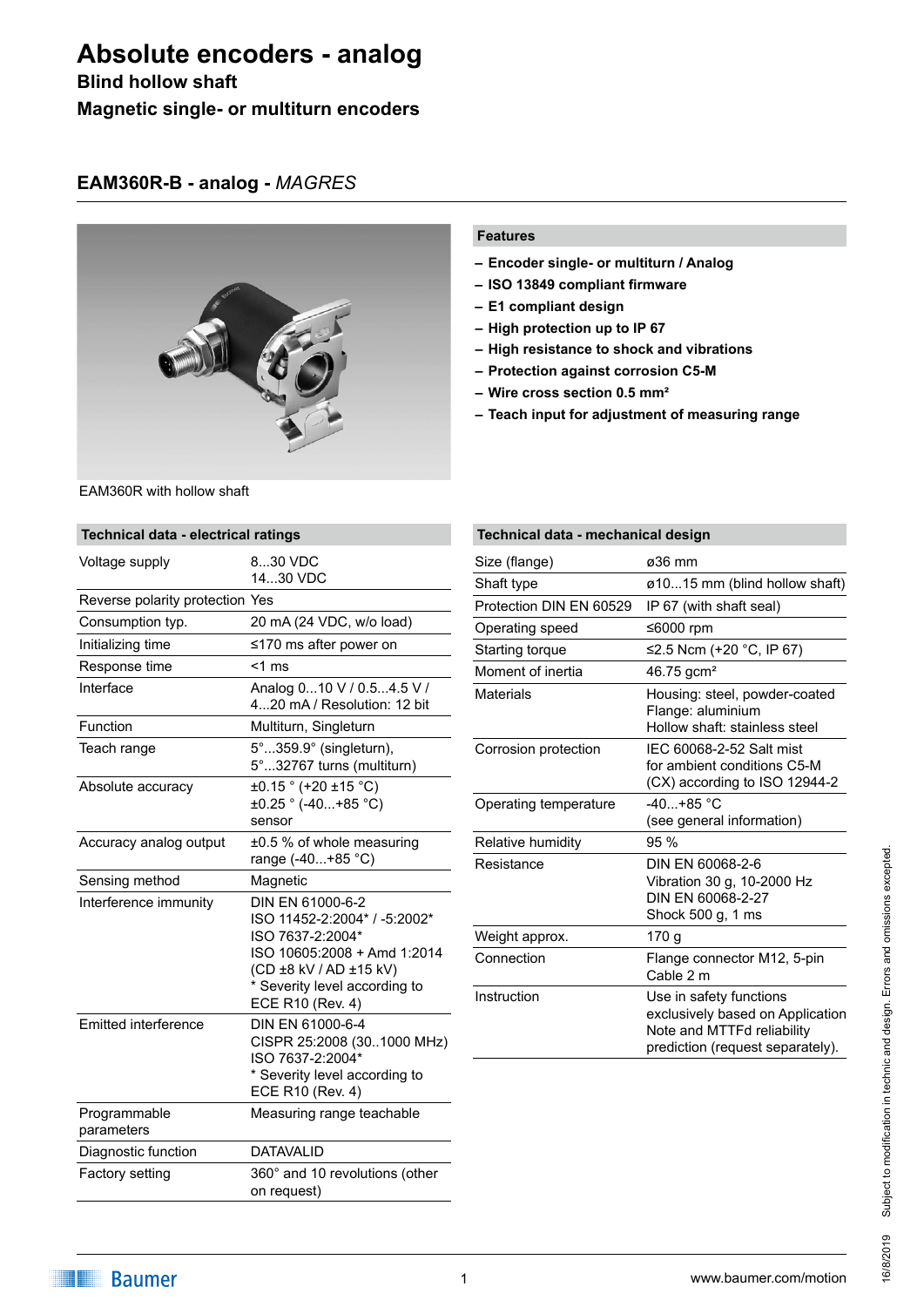## **Absolute encoders - analog Blind hollow shaft**

**Magnetic single- or multiturn encoders**

#### **EAM360R-B - analog -** *MAGRES*

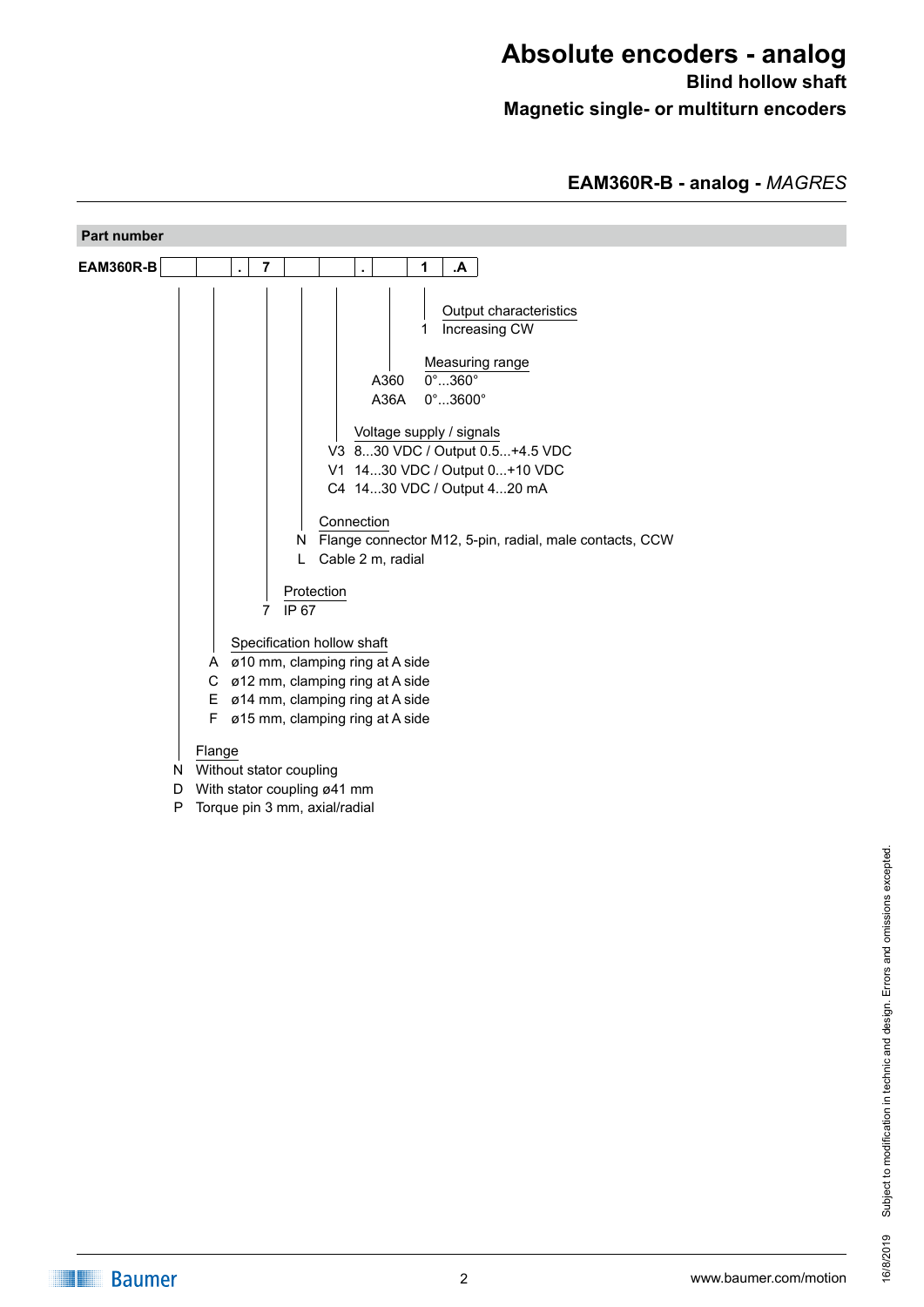**Blind hollow shaft Magnetic single- or multiturn encoders**

### **EAM360R-B - analog -** *MAGRES*

#### **Accessories**

| <b>Connectors and cables</b> |                                                               |  |  |
|------------------------------|---------------------------------------------------------------|--|--|
| 10153968                     | Female connector M12, 5-pin, straight,<br>without cable       |  |  |
| 11046266                     | Female connector M12, 5-pin, straight,<br>shielded, 5 m cable |  |  |
| 11144306                     | Cable with male/female M12, 5-pin, straight,<br>A-coded, 5 m  |  |  |
|                              |                                                               |  |  |

#### **General information**

Self-heating interrelated to speed, protection, attachment method and ambient conditions as well electronics and supply voltage must be considered for precise thermal dimensioning. Self-heating is supposed to approximates 12 K (IP 67 protection) per 1000 rpm. Operating the encoder close to the maximum limits requires measuring the real prevailing temperature at the encoder flange.

For the current output (version C4), a load >470 Ohm must be selected when supplied with 24 VDC in order to minimize the self-heating of the encoder and not to exceed the maximum operating temperature.

For cable lengths >2 m, a current output (version C4) is to be preferred due to the voltage drop in order to avoid effects on the accuracy.

| <b>Terminal assignment</b>  |           |                  |  |
|-----------------------------|-----------|------------------|--|
| Flange connector M12, 5-pin |           |                  |  |
| Pin                         | Signals   | Description      |  |
| 1                           | 0 V       | Supply voltage   |  |
| $\overline{2}$              | $+Vs$     | Supply voltage   |  |
| 3                           | Uout/lout | Analog output    |  |
|                             | DV        | DATAVALID output |  |
| 5                           | Teach     | Teach input      |  |
|                             |           |                  |  |



#### **Cable**

| Core color                                 | Signals   | Description      |
|--------------------------------------------|-----------|------------------|
| white                                      | 0 V       | Supply voltage   |
| brown                                      | $+Vs$     | Supply voltage   |
| green                                      | Uout/lout | Analog output    |
| yellow                                     | DV        | DATAVALID output |
| grey                                       | Teach     | Teach input      |
| Cable data: $5 \times 0.5$ mm <sup>2</sup> |           |                  |
|                                            |           |                  |

| <b>Terminal significance</b> |                                                                                                                                                                                                                                  |  |
|------------------------------|----------------------------------------------------------------------------------------------------------------------------------------------------------------------------------------------------------------------------------|--|
| lout                         | Current output<br>Load: <500 $\Omega$                                                                                                                                                                                            |  |
| Uout                         | Voltage output<br>Current output: max. 10 mA<br>Load resistor: $>1$ kQ between Uout / 0 V<br>(version $010$ V)<br>$>$ 2 kΩ (version 0.54.5 V)                                                                                    |  |
| Teach                        | Teach in<br>Maximum 0+Vs<br>l evel I OW: <1 V<br>l evel HIGH: >2.1 V                                                                                                                                                             |  |
| DV                           | Diagnostic output/Teach output<br>Function normal operation: DATAVALID<br>(Diagnostic output)<br>Type NPN output,<br>Pull-Up 10 $k\Omega$ integrated<br>- No error: HIGH<br>- Error: LOW<br>Function teach process: Teach status |  |

# Subject to modification in technic and design. Errors and omissions excepted. Subject to modification in technic and design. Errors and omissions excepted 16/8/2019 16/8/2019

**Baumer**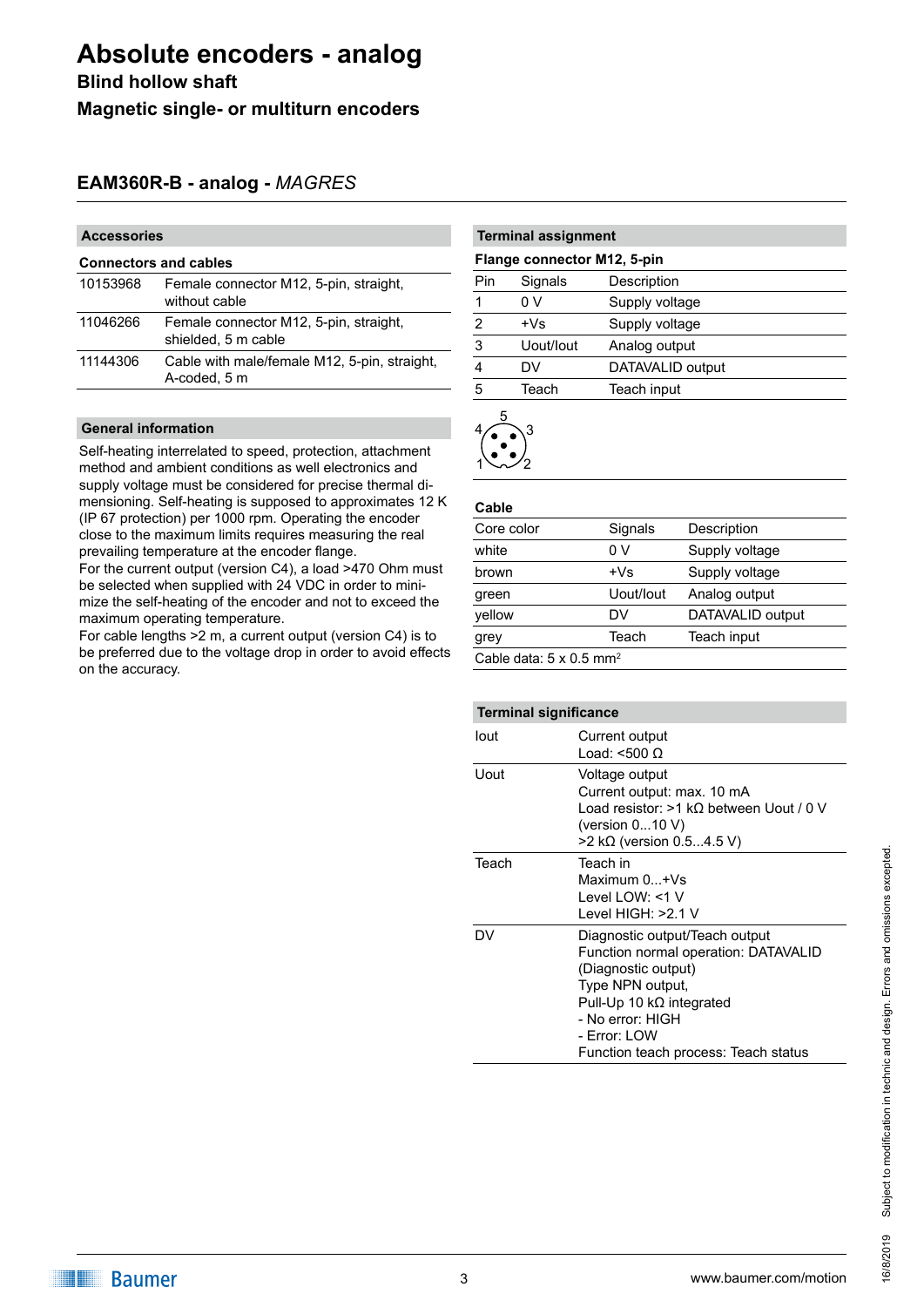**Blind hollow shaft**

**Magnetic single- or multiturn encoders**

#### **EAM360R-B - analog -** *MAGRES*

#### **Output signals**

#### **Singleturn**

Default: CW, 360°, rotating direction and measuring range teachable.





#### **Multiturn**

Default: CW, 10 turns, rotating direction and measuring range teachable (max. 32767 turns).



Note: The encoder can be mounted at a specific position and set to position 1 by means of factory preset.

#### **Teach process**

#### **Activate teach process**

Start teach process within 5 minutes after power on. Set teach input for >5 seconds on HIGH and afterwards on LOW level.

DV/Status output: Oscillates after 5 seconds.

#### **Position 1**

Get encoder on position intended for min. voltage output / current output. Set teach input for >0.1 seconds on HIGH. DV/Status output: Switches to HIGH level for 3 seconds and flashes shortly.

#### **Position 2**

Get encoder on position intended for max. voltage output / current output. Set teach input for >0.1 seconds on HIGH. DV/Status output: Switches to HIGH level for 3 seconds and flashes shortly. If measuring range is exceeded or the limits are too close to each other, the teaching process was not successful and has to be repeated.

#### **Default**

Set teach input for >15 seconds on HIGH. DV/Status output: Oscillates after 5 seconds.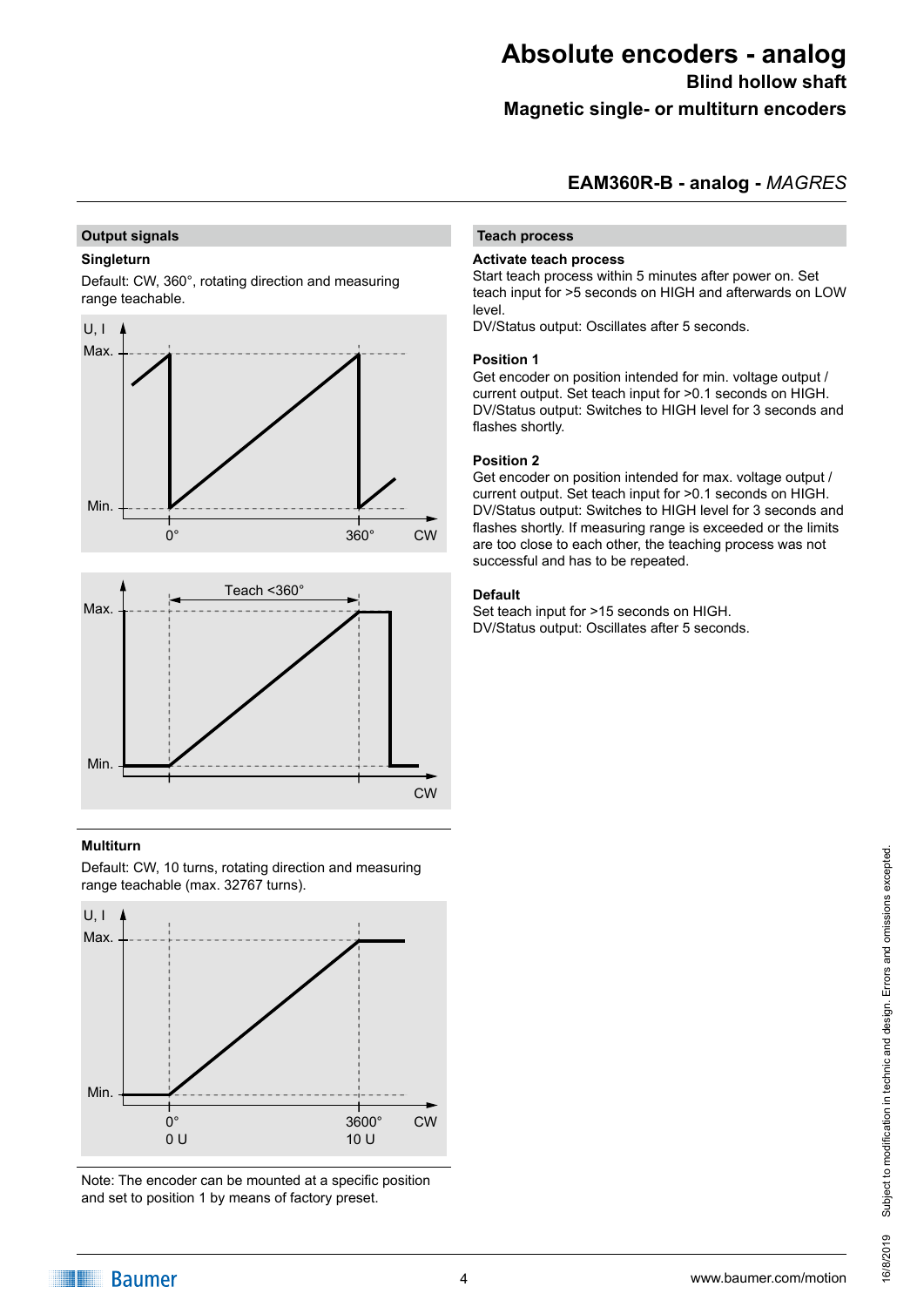#### **Blind hollow shaft**

**Magnetic single- or multiturn encoders**

## **EAM360R-B - analog -** *MAGRES*

#### **Dimensions**

#### **EAM360R, cable with stator coupling EAM360R, M12 with stator coupling**



#### **EAM360R, cable w/o stator coupling EAM360R, M12 w/o stator coupling**



øD H7  $\alpha$ 





 $2<sub>0</sub>$ 









6.5